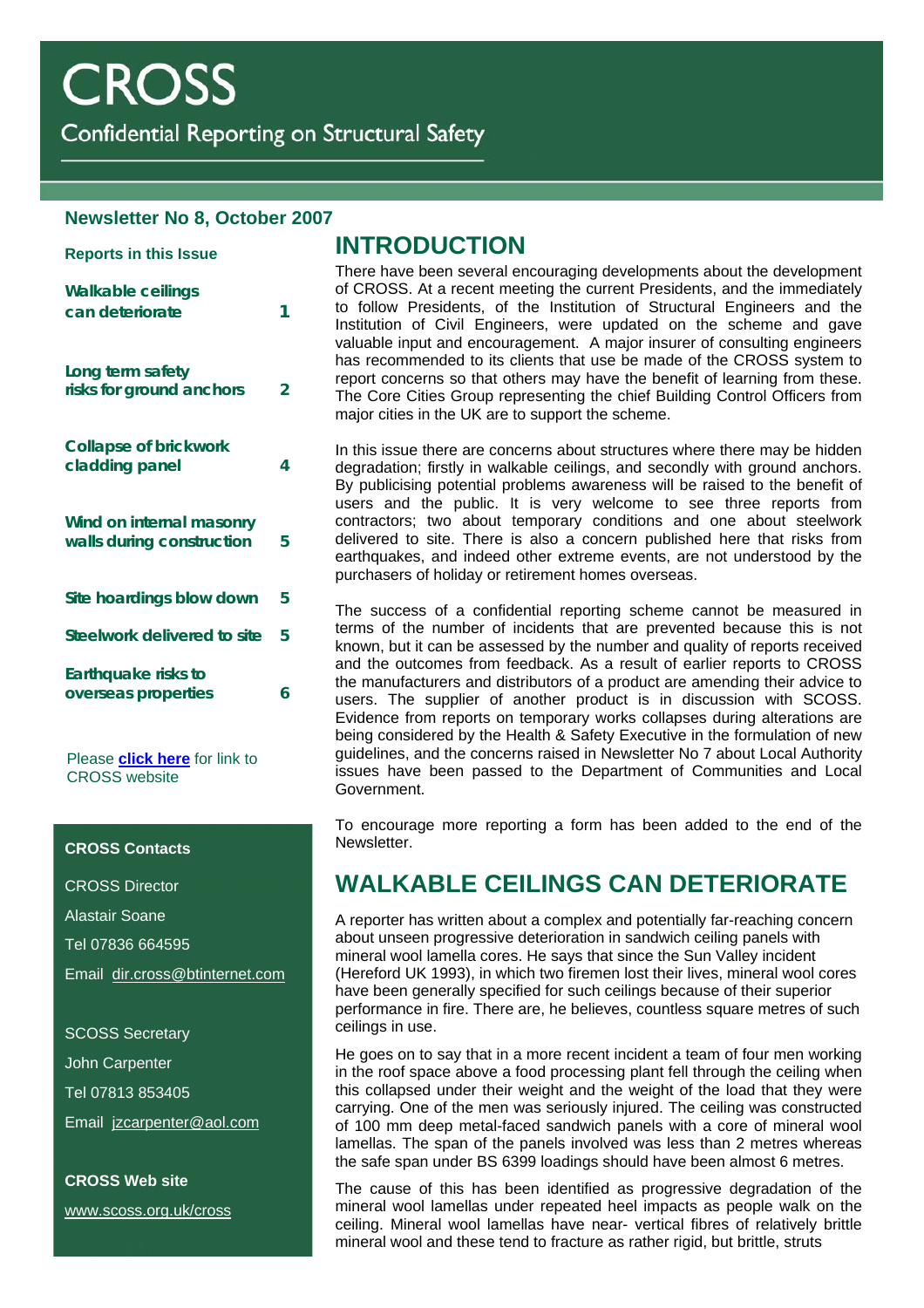#### **NEWS ITEMS**

#### **Post incident reporting for UK dams**

Although actual dam failure is very rare, incidents do occur at dams in the UK every year. In the past, learning from reservoir incidents has been carried out on an ad hoc basis. Defra and the Welsh Assembly Government recognized that other potentially hazardous industries have formal reporting systems and that the reservoir industry could benefit from a similar system. Since 1 January 2007 the Environment Agency has been responsible for a new voluntary system of postincident reporting for UK dams. Reservoir owners can now inform the Agency after an incident or near miss occurs. The Agency will record this on a database and in some case may investigate further. Information on how incidents have happened and the lessons learned will be published in bulletins and the Agency web site.

email: [reservoirs@environment](mailto:reservoirs@environment-agency.gov.uk)[agency.gov.uk](mailto:reservoirs@environment-agency.gov.uk)

[www.environment](http://www.environment-agency.gov.uk/)[agency.gov.uk](http://www.environment-agency.gov.uk/)

locally under the heel impact. . As feet are never placed in exactly the same place twice, each time someone walks on the ceiling, some more fractures take place. In due course, regions of the upper face of the panel become completely delaminated and the panel loses all of its strength.

The panels which collapsed were on an access route which was used for routine maintenance of plant in the ceiling void. Such panels are generally classed as being suitable for "occasional access", precisely the circumstances which prevailed in the case in question. They had been in use for approximately 5 years and subsequent investigation showed that adjacent panels on this access route were in a state of incipient delamination as a result of foot traffic.

A European research contract under the acronym "ASP AN" investigated the durability of sandwich panels during the period 2002 to 2004. Panels included a range of core materials including mineral wool lamellas and several different rigid plastic foams. Subjecting the panels to repeated walking gave significant results. The mineral wool had locally lost its adhesion over an area measuring 100mm x 100mm after about 500 heel impacts whereas other core materials were relatively undamaged after up to 2,400 impacts.

There are two aspects to the resulting problem. Protecting new construction is relatively simple using, for example, spreader boards and edge protection. The industry needs to be vigilant in this respect and it is well known that a great deal of damage can be done to ceilings if they are not protected while plant and equipment is installed. The more significant problem concerns the ceilings in service which may be in varying states of degradation which is unseen and progressive. According to the reporter no nondestructive test is known whereby the condition of a ceiling can be established.

*CROSS comments: Composite proprietary panels are widely used and they can be required to carry live loads. Most will be entirely satisfactory but caution should be exercised. When specifying products designers should consider the obligation to avoid hazards (SFARP), before trying to control the resultant risks. Hence, the need to ask if these products should be used in situations where damage during operations could be critical? Under CDM regulations the Operation and Maintenance manuals might be expected to highlight dangers from walking on panels. This might not apply to alteration work where a contractor is involved who, despite the requirements of the regulations, does not have any knowledge of the problems that could exist. The main issue, as pointed out by the reporter, is the stock of existing buildings that may incorporate degraded panels showing no outward signs of damage but that are used as walkways. SCOSS thanks the reporter for bringing this matter to their attention and it will be considered further. Advisors, contractors and facilities managers should be aware of the potential problems. In the situation where there could be latent damage, and in the absence of any other information, panels should be regarded as potentially unsafe for additional loading. (Report 054)*

## **LONG TERM SAFETY RISKS FOR GROUND ANCHORS**

Two reporters have been involved in several projects or potential projects where riverside sites have been considered for redevelopment. In each case, the river wall forms part of the strategic flood defences for the area and typically comprises of driven steel sheet piling held back by tensioned ground anchors up to 30m (or more) in length and raked at angles between 25° and 50° to the horizontal. Generally these works date from the mid - 1970's or early 80's.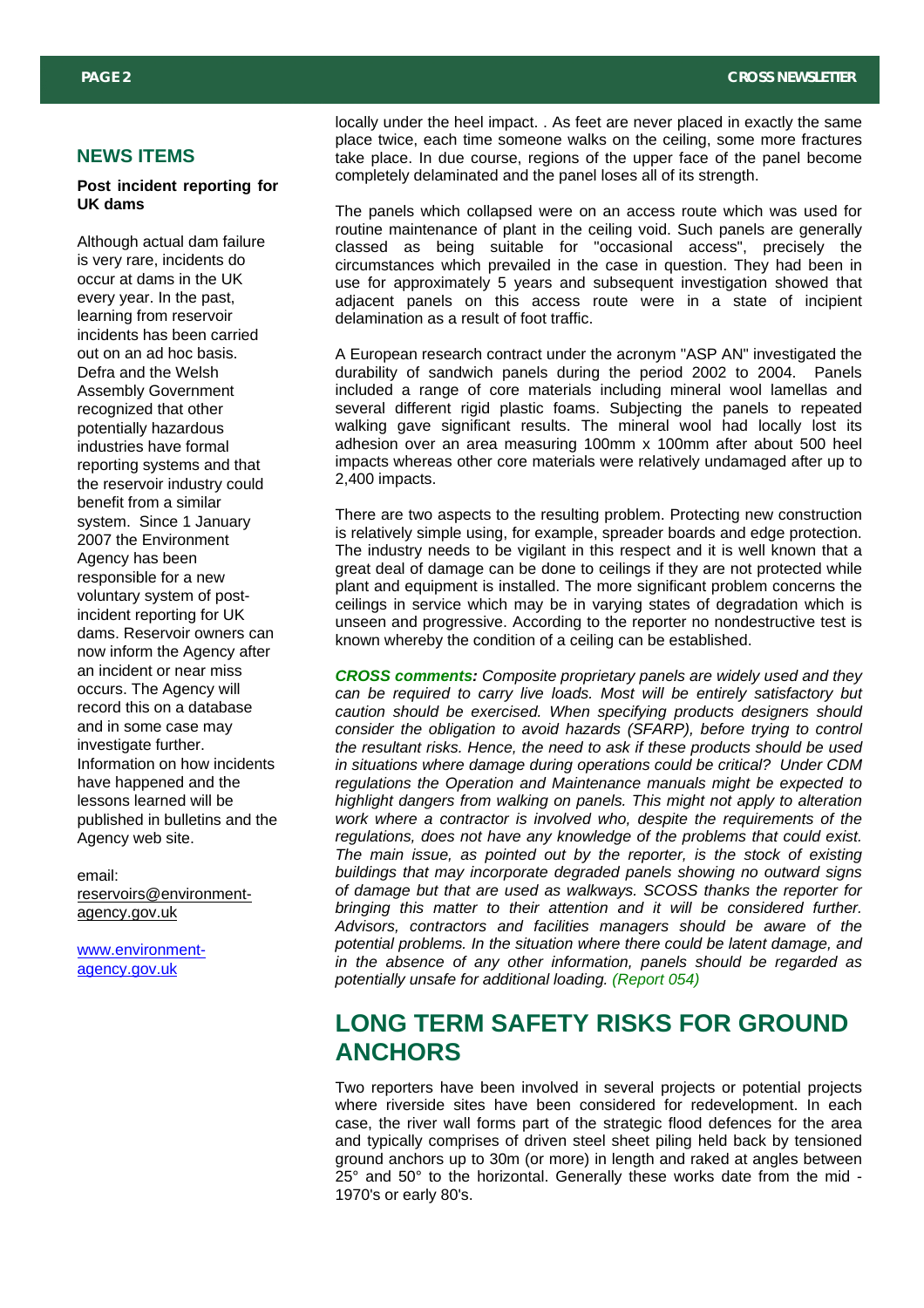The Environment Agency is usually responsible for ensuring that the anchors are maintained by their owners but it can often be difficult to establish ownership and who should be carrying out or commissioning maintenance. The reporters have not yet come across a site where routine inspection has been undertaken, despite almost 30 years having passed since installation. Even when ownership is clear, records are not readily available which indicate the types of anchor used, their positions, original prestress loads or procedures for maintenance, checks and inspections. This means that there are no benchmarks against which the condition and ongoing performance of the anchors can be checked. Sometimes records can be traced, but this is invariably very time consuming, involves numerous enquiries and often relies on good luck.

Where they have commissioned inspections, the reporters have found that most anchors have lasted well, are in fair condition and any loss of original prestress was not of major concern. However, isolated cases of significant rusting of anchor heads have been noted together with instances where anchors are no longer stressed at all. This suggests that, had monitoring not been implemented as part of the process of redeveloping a site, failures could have occurred and gone unnoticed.

Development of sites with ground anchors is difficult, complex and costly. Where development takes place, checks would normally have to be carried out to verify the integrity of the ground anchors. If development is uneconomic, and this may well prove to be the case for some sites, inspection and maintenance may never be undertaken, either due to lack of funding, inability to establish responsibility or ignorance of the need to do so on the part of the owner.

Experience of the reporters so far has been on tidal riverside sites where the environment is aggressive and the consequences of failure of the flood defence potentially very significant. Their concerns, however, also apply to other environments and locations including highways, railways and structures. CDM Regulations have required, since 1994, compilation of a Health and Safety File for all major developments with key details of construction and maintenance schedules. This is issued to the client on completion of a project. However, experience suggests that these are quickly mislaid or lost by the owner or not passed on to future purchasers.

The reporters doubt whether the owners or managers which may be affected recognise the importance of the anchors beneath them. Possible approaches to managing this risk might include;

- Establishing a central register of ground anchors into which records of all new anchors together with details which would facilitate their future maintenance must be deposited.
- Compiling a register of all existing sites with ground anchors together with as much relevant information or sources of information as possible.
- Providing a secure repository for existing records, which may otherwise be destroyed.

Perhaps, say the reporters, one of the main engineering Institutions could act as a catalyst and enabler for this? The survival of such valuable records relating to major and strategically significant infrastructure is surely too important to leave to chance?

*CROSS comments: This is example of components that may corrode without anyone being aware of the risks and where the failure of a single component could lead to overstressing of nearby structural elements. There have been a number of failures of ground anchors world wide and these*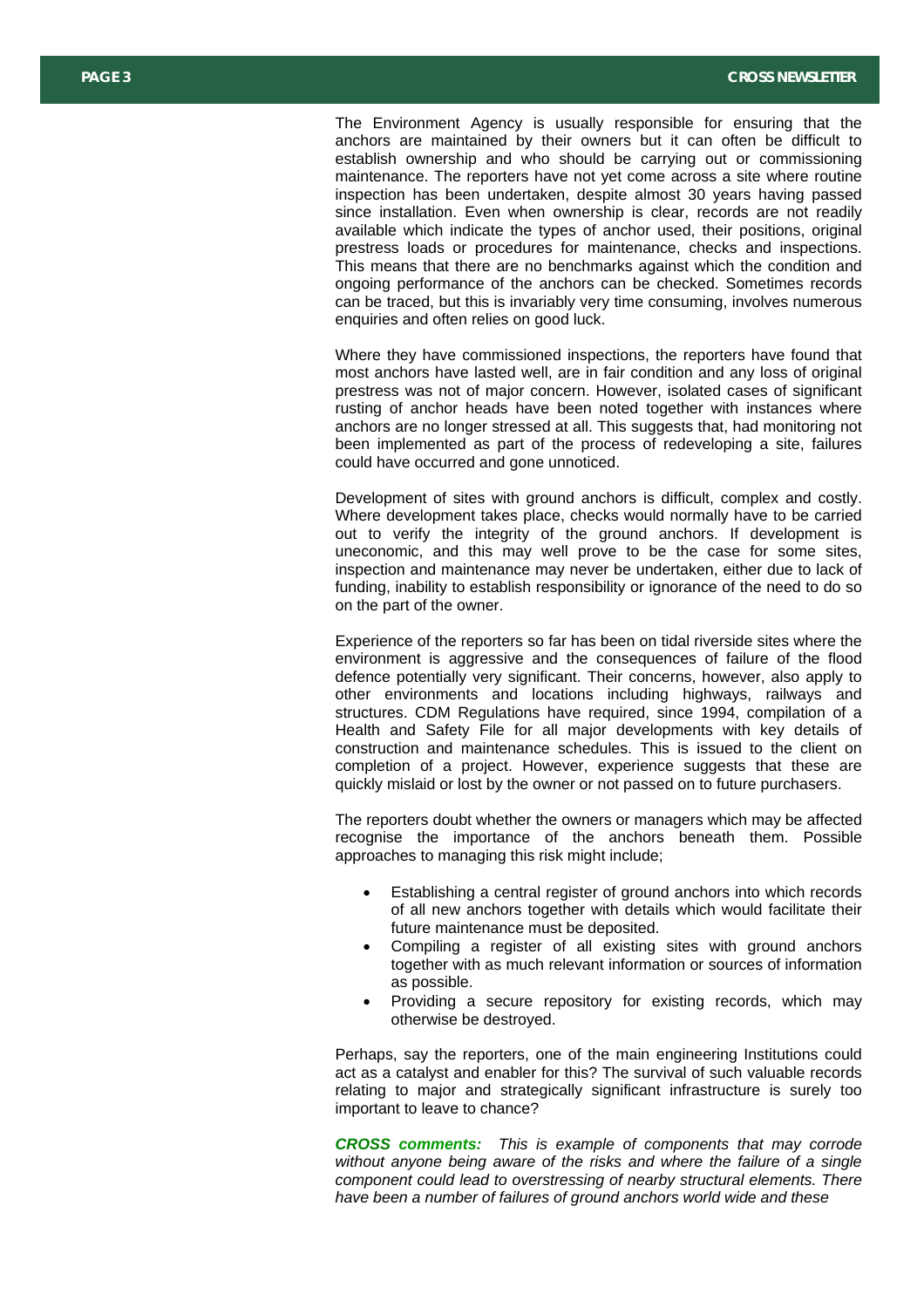*may increase with time and the effects of aging. For new schemes clients should be made aware of the long-term liabilities and obligations at an early stage in the project. Maintenance requirements should be set out in a 'maintenance philosophy statement' such as that suggested in CIRIA C611 'safe access for maintenance and repair', and placed in the Health & Safety file. There have been other cases where no records were kept and the condition of anchors is unknown. SCOSS intends to bring this report to the attention of the conference on Ground Anchors and Anchored Structures in Service to be held at the Institution of Civil Engineers in November 2007 and being organised by the British Geotechnical Society and ICE. It will also be brought to the attention of the Environment Agency. (Report 087)*

### **COLLAPSE OF BRICKWORK CLADDING**

The external leaf of a brickwork pier at first floor level fell down onto the playground of a school adjacent to the main entrance door. Fortunately there were no casualties. The reporter believes that the structure is a concrete encased steel frame. Bricks on end had been used on either side of a column between windows to form a cavity and an external skin built without provision for tying back to the main frame. The school was closed for an initial period of a week whilst investigations were carried out on the rest of the elevation. The brickwork cladding was removed and replaced with an alternative material. The reporter's firm has advised the local authority in case there are other schools of similar construction in the same ownership.







Concrete casing with no ties to brickwork cladding

*CROSS comments: As with many other reports of masonry falls from buildings it is fortunate that there was nobody underneath at the time of collapse. The SCOTCROSS project which gathered data over a two year period up to August 2007 had 1,200 reports of material falling, or in danger of falling, from old buildings. In 12 cases passers by were injured. A full report on the project will be published in due course by the Scottish Building Standards Agency. There is a risk to people from falls such as the one given above and they are usually due to combinations of poor construction, poor maintenance, and weathering. Two examples are shown below. The most significant failures are those where there is a pattern and hence further falls can be expected if nothing is done. The Scottish investigation may be extended to other parts of the UK but meanwhile CROSS welcomes reports of falling, or dangerous and about to fall, materials. So far as new construction is concerned this is perhaps a timely reminder that good*



Fallen masonry from **SCOTCROSS** 



Collapsed freestanding wall from SCOTCROSS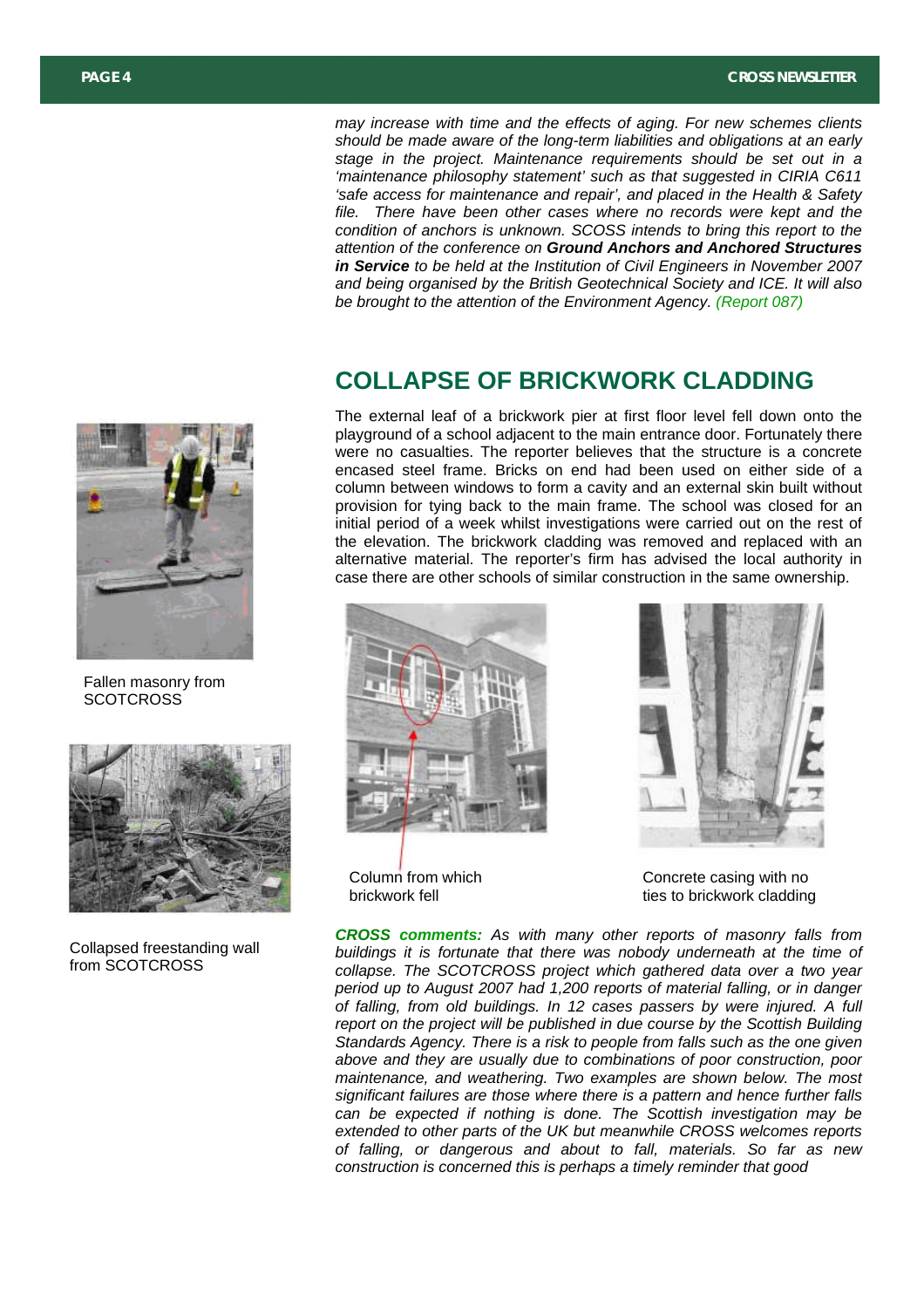*building practice requires the ability to see how all items are restrained and retained within buildings, and that construction industry professionals should be proficient at good detailing. It is also a reminder to school authorities and school governors of the importance of regular condition surveys to detect defects before they become dangerous. (Report 078)*

#### **REGISTRATION FOR CROSS NEWSLETTERS**

To subscribe to CROSS Newsletters navigate your web browser to the IStructE webpage [www.istructe.org](http://www.istructe.org/) .

**If you are already a registered user** go to 'Click here to Login' on the top left of the webpage, enter your username and password, and click the 'login' button. When logged in click on the 'Update Details' on the right hand bar of the website. Click on 'Profile' and put a tick on the SCOSS/CROSS Newsletters box. You will then receive the Newsletters every quarter.

**If you are not a registered user (and you do not need to be a member of the Institution to register)** go to the 'Click here to Login' on the top left of the IStructE webpage. On the next page click on the 'Register' button on the right hand side, and there will then be a choice of: 'I am an IStructE member' or 'I am not an IStructE member'. Click on to the 'I am not an IStructE member' which will navigate you to a page with boxes for contact details. Complete the boxes and go to the bottom of the page where there is an 'Email preferences' section. Check the box for 'SCOSS/CROSS Newsletters'. You will then receive the Newsletters every quarter.

# **WIND ON INTERNAL MASONRY WALLS DURING CONSTRUCTION**

There has been a generic report from a contractor about internal masonry walls during construction following his experiences of failures. Such walls are generally designed to withstand internal wind pressures but are often built before the building envelope is complete. This subjects them to significantly higher loads. The more competent contractors recognise this and provide additional restraints, such as wind posts. However many contractors, according to the reporter, do not have the skills to do this and are unaware of the limitations of these walls. The reporter suggests that designers should be questioning the programming of structures to ensure that their walls will withstand the pressures predicted for a specified construction sequence.

*CROSS comments: In these situations the designer of the wall should consider the construction phase and whether the design should be governed*  by this, rather than the in-use phase. If the wall may be unstable during *construction due to short-term wind loads this should be pointed out to the contractor if it is not reasonably practical to design out this load case. The problems may however be more likely to occur when there is no designer involved. (Report 082)*

### **SITE HOARDINGS BLOW DOWN**

A reporter from a large contractor writes to say that a timber hoarding failed in relatively high winds. Investigations into this and others by the reporter's firm indicated that the majority of site hoardings are erected with no design whatsoever. Most hoarding suppliers/erectors are, he says, completely unaware of the relevant Code of Practice (BS 6399:Part2) that should be used as the basis of design. Failures of posts, either by snapping or being uprooted, and of the ply facing due to inadequate fixings poses a risk both to the public and the workforce.

*CROSS comments: It is important that 'subsidiary' items receive due attention to ensure their structural stability. Hoardings can cause significant damage to people and property and should be adequately designed. Another contractor points out that when hoardings are designed to BS 6399 loads the general comment from the site/suppliers is that the design is too conservative and that thinner sections and smaller bases have been used elsewhere. However it is probable that, even if they stand up for some time, they would not withstand high winds. Site hoarding design should be the responsibility of the Temporary Works Designer and Co-ordinator. (Report 083)* 

### **STEELWORK DELIVERED TO SITE**

The contractor on a domestic building project reported that there were deficiencies in steelwork supplied to site. The splice connections were not as designed and detailed and had only one third of the required capacity. Actual members supplied were not as designed but were of a lighter weight. This was, fortunately, noticed before the steelwork was erected.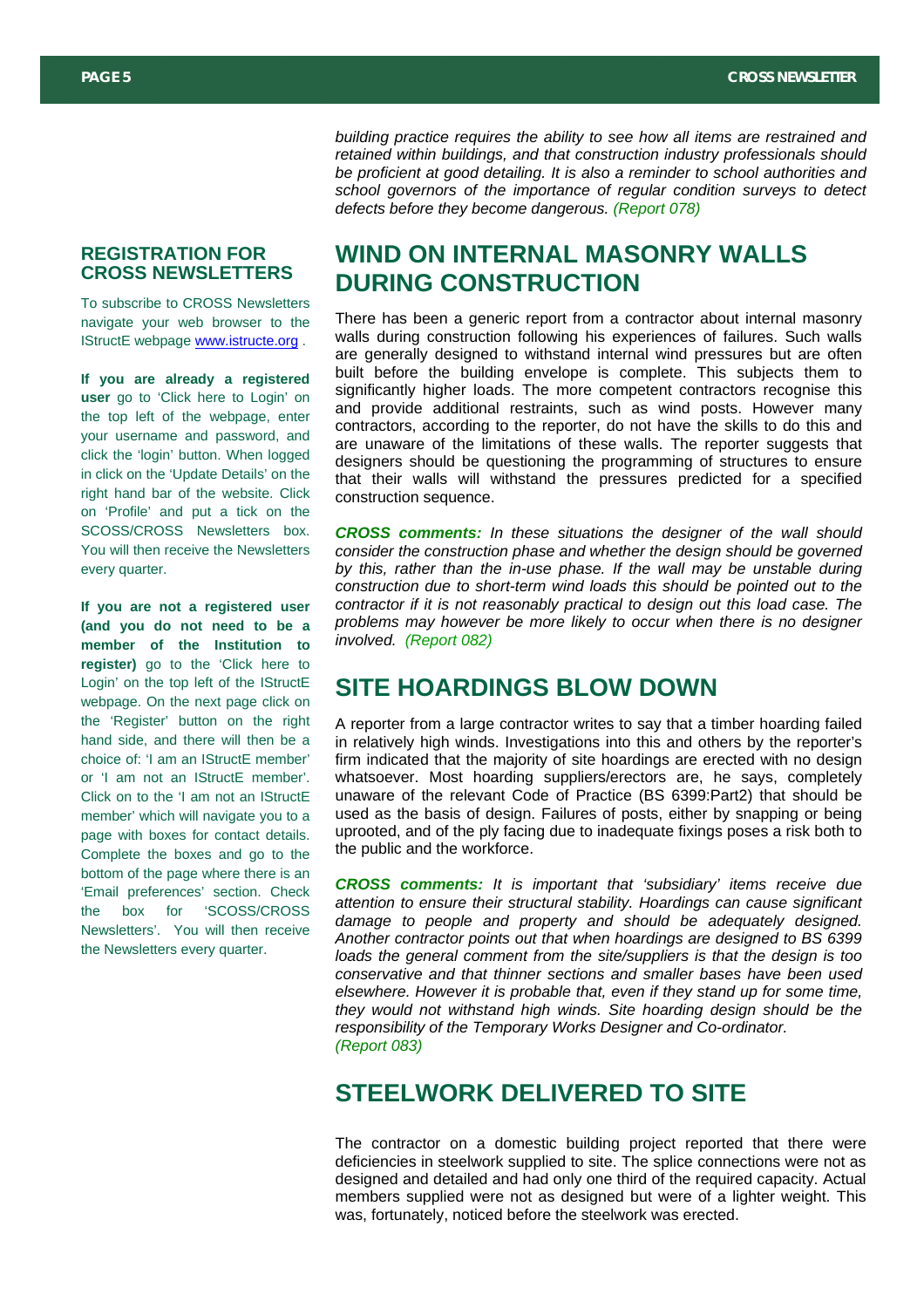*CROSS comments: This emphasises the importance of quality control and the use of competent organisations. All steelwork engineers know that connections are the crucial components. Any reputable steelwork company will also know this so purchasers should beware of buying fabricated steelwork from companies who do not have adequate quality controls. (Report 080)*

## **EARTHQUAKE RISKS TO OVERSEAS PROPERTIES**

CROSS has received a report about the many TV programmes in the UK (and probably elsewhere) dedicated to buying houses abroad. In these programmes the risks that are mentioned are usually to do with short term financial matters. However, the reporter has not heard any of the presenters talk about earthquake risks. This is of concern when, for example, a couple are seen putting their life savings into restoring an old stone masonry building, maybe in Italy or Greece. Depending upon location these buildings may have a high degree of earthquake vulnerability, and in the long term their purchase may turn out to be a poor investment. Therefore, the reporter thinks it would be sensible for SCOSS or CROSS to formally approach the main media outlets that produce such programmes for the need to point out some of the geohazards that exist. In the UK earthquake engineering is only used for safety critical facilities so there is next to no awareness of the general public to the risks that may be posed elsewhere.

*CROSS comments: The hazards of ownership in an unfamiliar country do not stop with seismic events. In several European countries this summer there have been devastating fires with the destruction of property and loss of life. Excessive heat is also a problem and one which will get worse with climate change. The main point made by the reporter is about second home owners relying upon less than expert advice on the quality of properties. These safety issues are not within the usual scope of work done by SCOSS but consideration will be given as to how the matter might be progressed. (Report 068)* 

#### **HOW TO REPORT**

Please visit the web site **www.scoss.co.uk/cross** for more information.

When reading this Newsletter online **[click here](http://www.scoss.org.uk/CROSS/PDF/CROSS_REPORT_FORM.pdf)** to go straight to the reporting page.

Post reports to: **PO Box 174 Wirral CH29 9AJ UK** 

Comments either on the scheme, or non-confidential reports, can be sent to **dir.cross@btinternet.com** 

#### **DATES FOR THE PUBLICATION OF CROSS NEWSLETTERS**

| <b>Issue No 9</b>  | January 2008      |
|--------------------|-------------------|
| <b>Issue No 10</b> | <b>April 2008</b> |
| <b>Issue No 11</b> | <b>July 2008</b>  |
| <b>Issue No 12</b> | October 2008      |